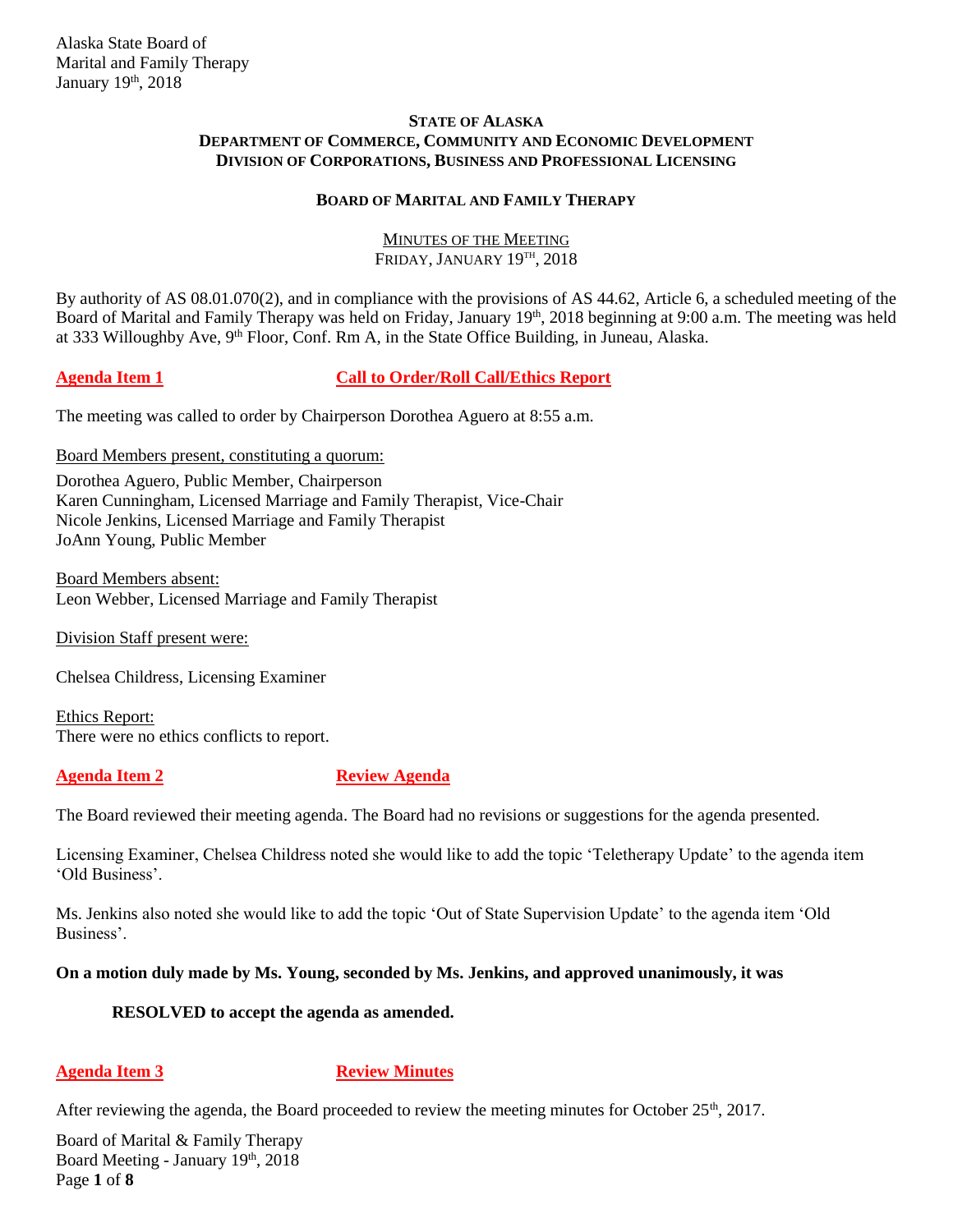The Board had no revisions or suggestions for the agenda presented.

Licensing Examiner, Ms. Childress noted a new paragraph should be started on page 3, midway down the page.

## **On a motion duly made by Ms. Jenkins, seconded by Ms. Young, and approved unanimously, it was**

## **RESOLVED to accept the October 25th, 2017 minutes as amended.**

**Agenda Item 4 Application Review** 

No applications presented for review. The Board has been reviewing applications by mail ballot, eliminating the requirement for application review during this meeting.

## **Agenda Item 5 Investigative Report**

*Jeannette Akers, Investigator entered the room at 9:44 a.m. Jeannette Akers, Investigator left the room at 9:46 a.m.*

Ms. Akers, provided the Board with her investigative report. Ms. Akers reported that there were no new matters. Additionally, two matters remain on-going. With the information provided, the Board was delighted to hear the current stance of the Board in terms of legal matters.

Ms. Akers asked the Board if they had any further questions. With no further questions presented, Ms. Akers concluded her investigative report, exiting at 9:46 a.m.

**Agenda Item 6 Division Update** 

*Sara Chambers, Deputy Director entered the room at 9:55 a.m. Sara Chambers, Deputy Director left the room at 10:21 a.m.*

Ms. Chambers also addressed the FY17 Year End report and informed the Board that their licensing revenue was at \$67,375 with an ending cumulative surplus of \$51,458.

Ms. Chambers addressed the FY18 1st Quarter report and informed the Board that their licensing revenue was at \$3,805 with an ending cumulative surplus of \$47,358. Ms. Chambers noted they were in a good position to begin renewals. Ms. Childress agreed and noted the Board will be doing a fee analysis within the next few months.

**Agenda Item 7 Board Business** 

Report of Contact: The Board noted no new Report of Contacts were present.

Review Goals and Objectives: The Board reviewed the Goals and Objectives for FY18, included in the Finalized FY17 Annual Report. The Board determined they are meeting the goals and objectives set forth.

Liaison and Conference Report: There were no liaison or conference reports for this meeting.

**Agenda Item 8 Old Business**

Board of Marital & Family Therapy Board Meeting - January 19th, 2018 Page **2** of **8**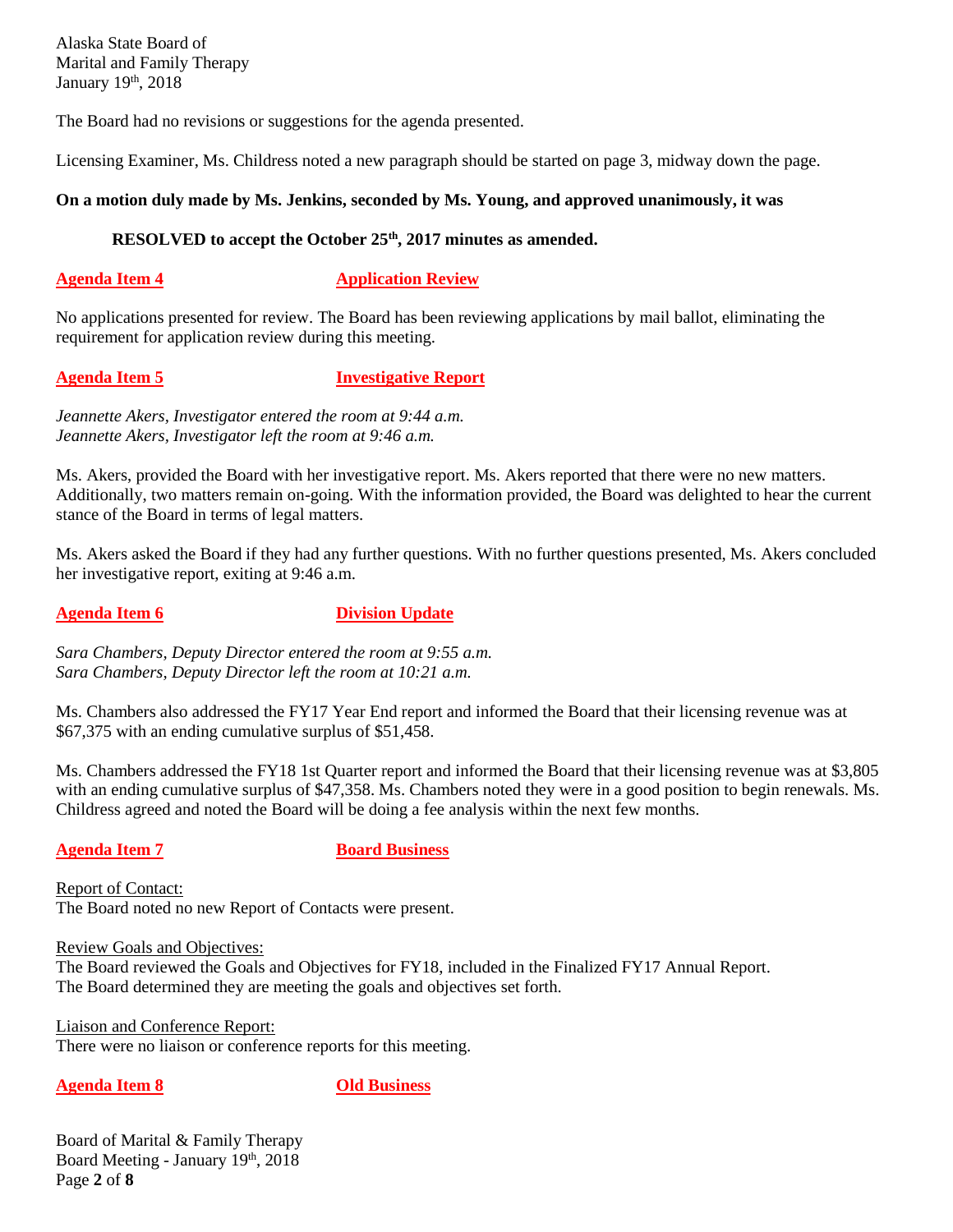## Military License Update:

JoAnn Young provided the Board with the outcome of the subcommittee held with Mr. Webber. They determined the Board did not need to adopt regulations for military licensing, since there is already language in place within the Centralized Statutes and Regulations.

The Board discussed forming a position statement for the Military License Update. Ms. Childress noted she would draft a position statement for the Board's review.

## Out of State Supervision Update:

JoAnn Young and Leon Webber were supposed to lobby and set up a meeting with the legislature to find a sponsor for the desired statute changes.

Ms. Young informed the Board this meeting hadn't happened, as she wasn't aware she should be setting this meeting up. Ms. Young explained that Mr. McCarty used to be the lead when lobbying, and that she was not familiar with the process.

Ms. Childress noted they could work on the Out of State Supervision now, since we're running a little ahead of schedule. Ms. Childress noted they would have to change the statutes in order to allow out of state supervision, but that they would need to determine how they want to move forward with starting the change.

Ms. Childress noted the two options; they could choose to:

- Change the language under Sec. 08.63.110 for License for Supervised Practice and repeal Sec. 08.63.120 for Authorized Supervisors
	- Or
- Change the language under Sec. 08.63.120 for Authorized Supervisors, allowing an out of state Marital and Family Therapist to apply to be a board approved supervisor.

The Board discussed the details for each option, and determined they would prefer to revise Sec. 08.63.120 for Authorized Supervisors, leaving Sec. 08.63.110 License for Supervised Practice as-is.

Ms. Childress suggested changing section (b)(2) from 'be licensed under this chapter' to read 'be licensed under this chapter or other licensing jurisdiction as a Marital and Family Therapist'.

Ms. Jenkins noted there is no fee associated with the approved supervisor form and that, with the changes, there would be no new barriers for out of state LMFT's to become an Alaska board approved supervisor.

# **TASK: Ms. Aguero will contact the legislature in regards to out of state supervision and revising the language under Sec. 08.63.120.**

# Teletherapy Update:

Ms. Childress provided the comments and notes returned by the Department of Law, provided by Jun Maiquis.

The Board discussed the comments provided, and made revisions to the drafts accordingly.

Starting with 12 AAC 02.242, the Board of Marital and Family Therapy discussed the continuing education approval fee. The draft submitted noted a \$25 fee, and did not include a fee to renew. Ms. Childress noted that the Board of Social Work Examiners has a \$100 continuing education approval fee, with a \$50 renewal fee.

Ms. Young noted there were a few reasons for the continuing education fee. One being, there was a point in time where they were reviewing 20+ continuing education provider approval forms at each board meeting. Without having a filing fee, there was no financial support for the expenses to review the documentation. Another reason, the Board had an expensive investigation, causing the Board to go into a high deficit. The Board hoped to build a cushion for future unexpected expenses they may incur in the future. The Board also recognized the fact that fees have increased in the last

Board of Marital & Family Therapy Board Meeting - January 19th, 2018 Page **3** of **8**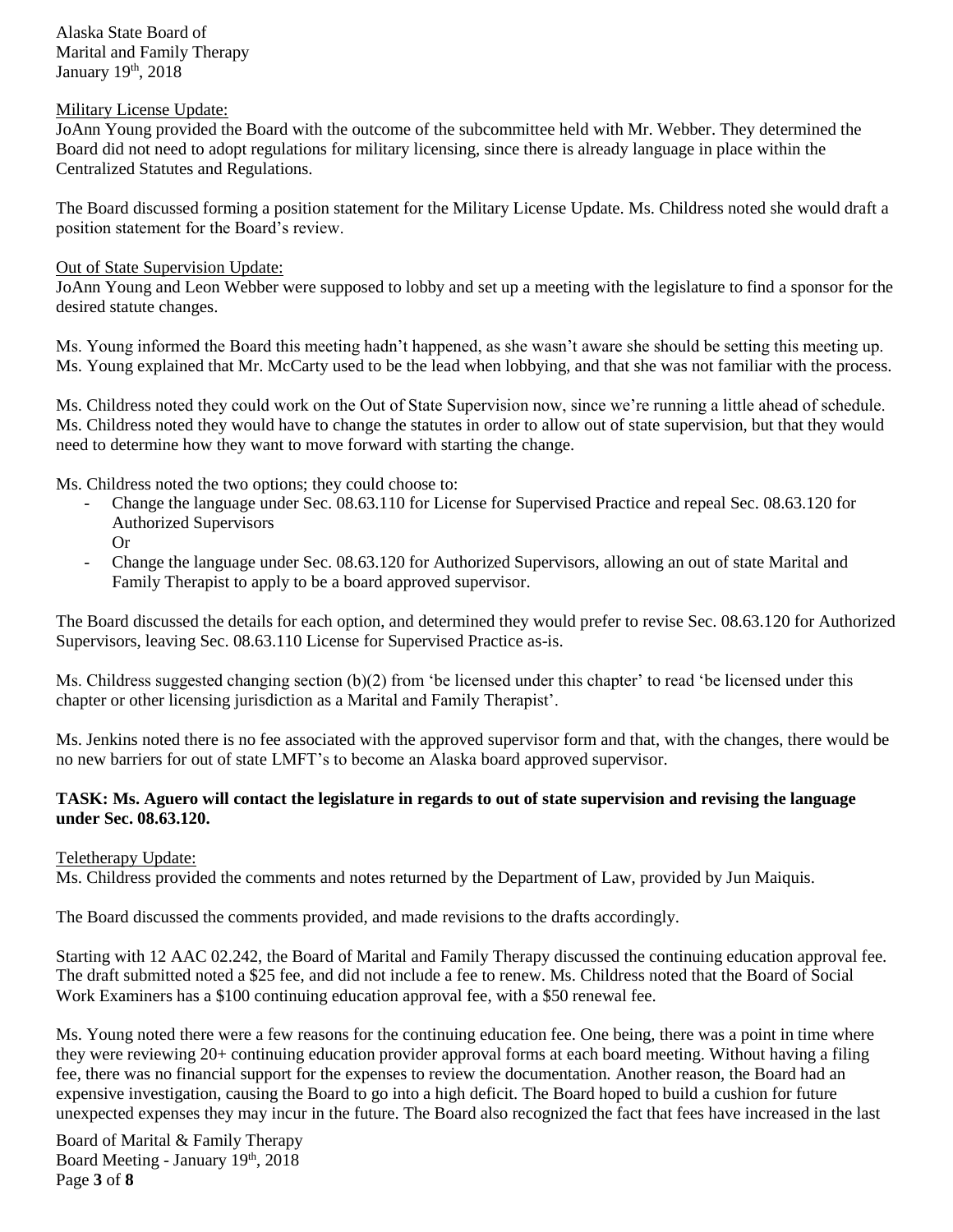few biennial cycles, and that the new continuing education approval fee may help eliminate the need for fee increases for the 2018 renewal.

## **On a motion duly made by Ms. Young, seconded by Ms. Jenkins, and approved unanimously, it was**

**RESOLVED to revise 12 AAC 02.242(6) for continuing education approval fees and insert (7) for continuing education renewal fees.**

**12 AAC 02.242. Board of Marital and Family Therapy. The following fees are established for marital and family therapists and associates:**

**(1) nonrefundable application fee for initial license, \$200;** 

- **(2) license fee for all or part of the initial biennial license period, \$800;**
- **(3) biennial license renewal fee, \$800;**
- **(4) four-year associate license fee for supervised practice, \$500;**
- **(5) temporary license fee, \$200;**
- **(6) continuing education course approval fee, \$100.**

**(7) continuing education course renewal fee, \$50.**

Moving forward with revisions, the Board discussed proposed draft 12 AAC 19.210. The Board decided to strikeout the Authority listed as AS 08.83.060.

**On a motion duly made by Ms. Jenkins, seconded by Ms.Cunningham, and approved unanimously, it was**

## **RESOLVED to revise the Authority listed for 12 AAC 19.210 – removing the Authority AS 08.83.060.**

Moving forward with revisions, the Board discussed the proposed draft 12 AAC 19.350 Application of providers for continuing education course approval. The Board decided to revise the language listed under section (e) to read "The American Association of Marriage and Family Therapy will be exempt of the CE fee requirements".

**On a motion duly made by Ms. Cunningham, seconded by Ms. Jenkins, and approved unanimously, it was**

**RESOLVED to revise the language under 12 AAC 19.350. Application of providers for continuing education course approval to read:** 

**12 AAC 19.350. Application of providers for continuing education course approval.** 

**(a) Except as provided in 12 AAC 19.310, to be approved by the board to meet the continuing education requirements of 12 AAC 19.320, an applicant for continuing education course approval shall submit to the board, not less than seven days before the date of the proposed program presentation date,** 

**(1) a completed application on a form provided by the department;** 

**(2) the continuing education course approval fee specified in 12 AAC 02.242;** 

**(3) the name of the course provider;** 

**(4) a complete course description, including the course title and a description of the learning objectives;** 

**(5) a course syllabus; and**

**(6) an outline of the major topics covered by the course and the number of classroom hours allowed for each topic.** 

**(b) Approval of continuing education courses under this section is valid until December 31 of the next even numbered year.** 

**(c) An applicant who has a change in condition required under (a)(3) – (6) of this section during the approval period described in (b) of this section must reapply to the board for continuing education credit approval not later than seven days after the course is presented.**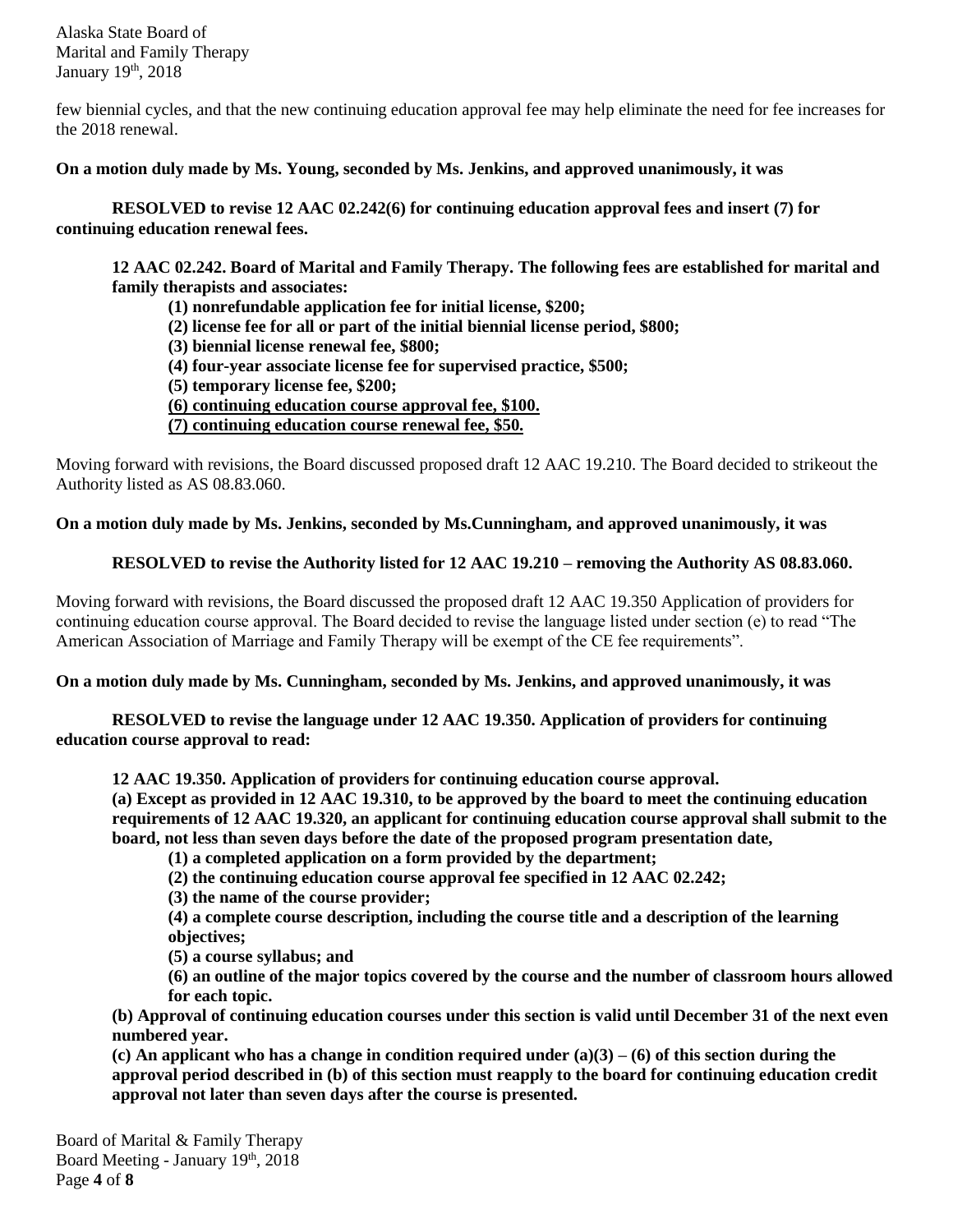**(d) The applicant shall keep records of attendance of all courses provided for a minimum of two years after the expiration date of the approved course, and may be audited at the discretion of the board. (e) The American Association of Marriage and Family Therapy will be exempt of the CE fee requirements**

## **Authority: AS 08.63.050 AS 08.63.100**

Ms. Jenkins pointed out a typo in the language listed under 12 AAC 19.400. About halfway through the paragraph, 'ad' should be listed as 'and'.

**On a motion duly made by Ms. Jenkins, seconded by Ms. Young, and approved unanimously, it was**

**RESOLVED to revise the language under 12 AAC 19.400. Scope of teletherapy practice to read:** 

**12 AAC 19.400. Scope of teletherapy practice. Services offered by licensees of this board across a distance by electronic means fall within the jurisdiction of the board as with traditional face-to-face services described in AS 08.63 and 12 AAC 19 will apply to these services. Teletherapy or technology-assisted services refers to the scope of marital and family therapy practice of diagnosis, evaluation, consultation, intervention, and treatment of behavioral, social, and interpersonal disorders through synchronous or asynchronous two-way electronic communication, including but not limited to telephone, videoconferencing, email, text, instant messaging, and social media. The practice of technology-assisted distance professional services does not include functions or practices that are not within the training required for licensure under this chapter in accordance with AS 08.63.240. (Eff. \_\_\_/\_\_\_/\_\_\_\_, Register**   $\Box$ 

## **Authority: AS 08.63.050 AS 08.63.100 AS 08.63.110**

Moving forward with revisions, the Board discussed the proposed draft 12 AAC 19.405 Eligibility to Practice Teletherapy. The Board decided to revise the language "Alaska clients" to read "clients physically present in this state".

**On a motion duly made by Ms. Jenkins, seconded by Ms. Cunningham, and approved unanimously, it was**

**RESOLVED to revise the language under 12 AAC 19.405. Eligibility to practice teletherapy to read:** 

**12 AAC 19.405. Eligibility to practice teletherapy. To be eligible to practice teletherapy with clients physically present in this state, an individual must**

**(1) be licensed in good standing under AS 08 63.100 as a marital and family therapist or AS 08.63.110 as a marital and family therapy associate;** 

**(2) complete the following initial training in all topics regarding teletherapy, totaling a minimum of four hours** 

**(A) appropriateness of teletherapy;** 

**(B) teletherapy theory and practice;** 

- **(C) modes of teletherapy delivery;**
- **(D) legal and ethical issues;**
- **(E) handling online emergencies;**
- $(F)$  best practices and informed consent. (Eff.  $\angle$  /  $\angle$  Register  $\Box$ )

## **Authority: AS 08.63.050 AS 08.63.100 AS 08.63.110**

Moving forward with revisions, the Board discussed the proposed draft 12 AAC 19.410 Providing technology assisted distance professional services. The Board decided to revise the language listed under section (a) from "a client in this state" to read "clients physically present in this state". The Board decided to revise the language listed under section (b)

Board of Marital & Family Therapy Board Meeting - January 19th, 2018 Page **5** of **8**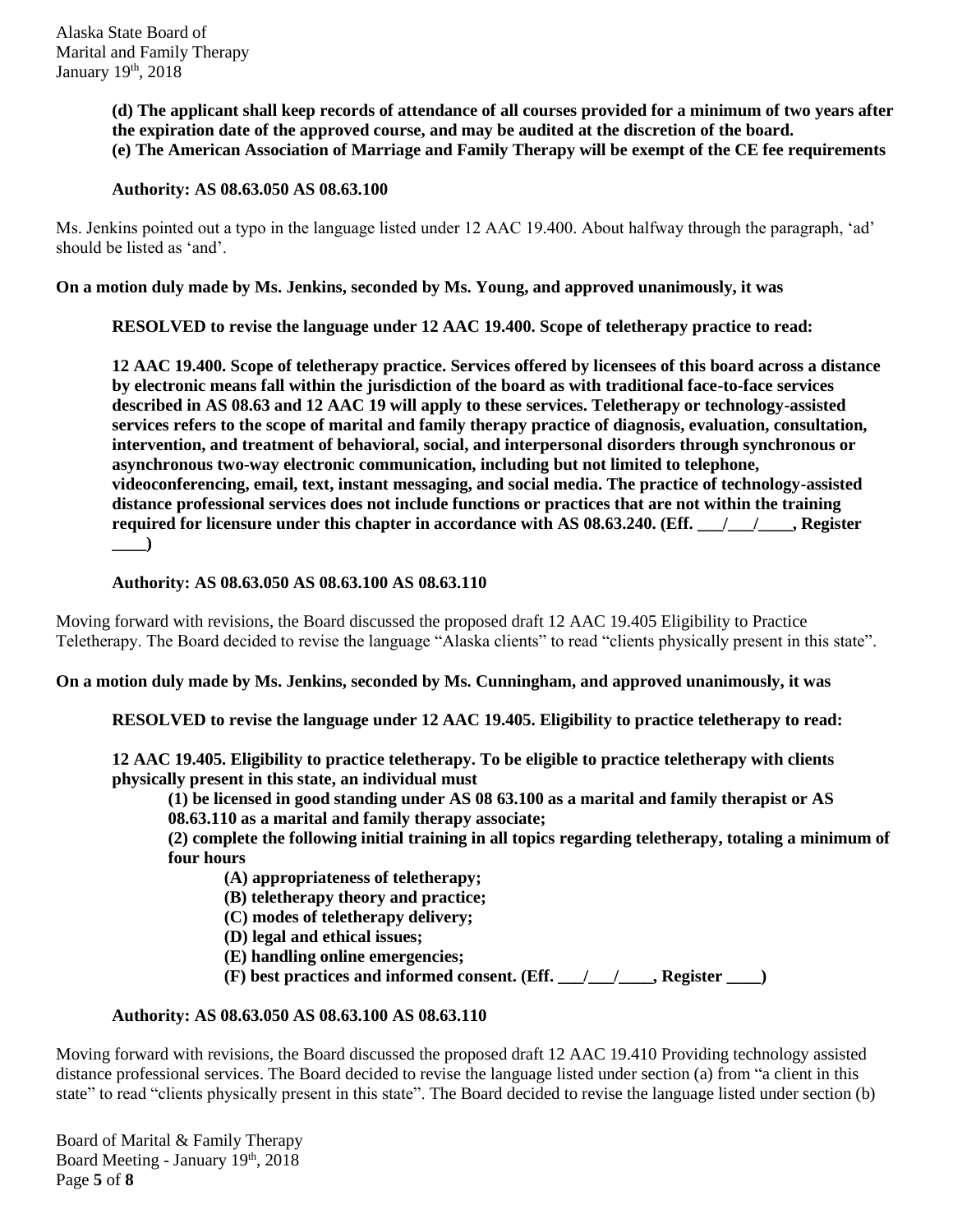by inserting "Additionally," before the sentence "Licensees are required to comply with all statutes, regulations, and rules of the state where the client is physically located".

### **On a motion duly made by Ms. Jenkins, seconded by Ms. Young, and approved unanimously, it was**

**RESOLVED to revise the language under 12 AAC 19.410. Providing technology assisted distance professional services to read:** 

**12 AAC 19.410. Providing technology assisted distance professional services. (a) The provision of any service as the practice of marital and family therapy defined under AS 08.63.900(5) to clients physically present in this state through digital, telephonic, electronic, or other means, regardless of the location of the provider of such service, shall constitute the practice of marital and family therapy in this state and shall require licensure of the service provider under the statutes and regulations of** 

**this state for marital and family therapy.** 

**(b) The provision of any service defined as the practice of marital and family therapy by a provider of such service in this state through digital, telephonic, electronic, or other means, regardless of the location of the client receiving such services, shall constitute the practice of marital and family therapy in this state and shall require licensure of the provider under the applicable provisions of the statutes and regulations of this state for marriage and family therapists. Additionally, licensees are required to comply with all statutes, regulations, and rules of the state where the client is physically located.**

Moving forward with revisions, the Board discussed the proposed draft 12 AAC 19.415 Safety and confidentiality of communications. The Board decided to remove the language listed under section (a), (b), (c) and (d). The Board decided to revise the language listed under section (a) to read "all forms of communications with clients must be HIPAA compliant". The Board decided to change section (e) to (b), and to insert the word 'must' between 'licensees' and 'endeavor'.

**On a motion duly made by Ms. Jenkins, seconded by Ms. Young, and approved unanimously, it was**

**RESOLVED to revise the language under 12 AAC 19.415. Safety and confidentiality of communications to read:** 

**12 AAC 19.415. Safety and confidentiality of communications. (a) All forms of communications with clients must be HIPAA compliant.**

**(b) Synchronous distance professional services. Licensees must endeavor to protect clients from unwanted interruptions during sessions. (Eff. \_\_\_/\_\_\_/\_\_\_\_, Register \_\_\_\_)** 

**Authority: AS 08.63.050 AS 08.63.100 AS 08.63.110**

Moving forward with revisions, the Board discussed the proposed draft 12 AAC 19.900 Code of Ethics. The Board decided to insert the word 'those' between 'including' and 'practicing'.

# **On a motion duly made by Ms. Jenkins, seconded by Ms. Young, and approved unanimously, it was**

**RESOLVED to revise the language under 12 AAC 19.900. Pro Code of Ethics to read:** 

**12 AAC 19.900. Code of ethics. Marital and family therapists licensed in this state, including those practicing distance therapy or teletherapy shall adhere to the** *AAMFT Code of Ethics* **of the American Association for Marriage and Family Therapy (AAMFT) (July 1, 2001 Revision). The** *AAMFT Code of Ethics* **is adopted by reference in this section. (Eff. 10/1/93, Register 127; am 6/21/97, Register 142; am 8/24/2002, Register 163; am / / , Register ) Authority: AS 08.63.050**

Break for Lunch at 11:56pm

Board of Marital & Family Therapy Board Meeting - January 19th, 2018 Page **6** of **8**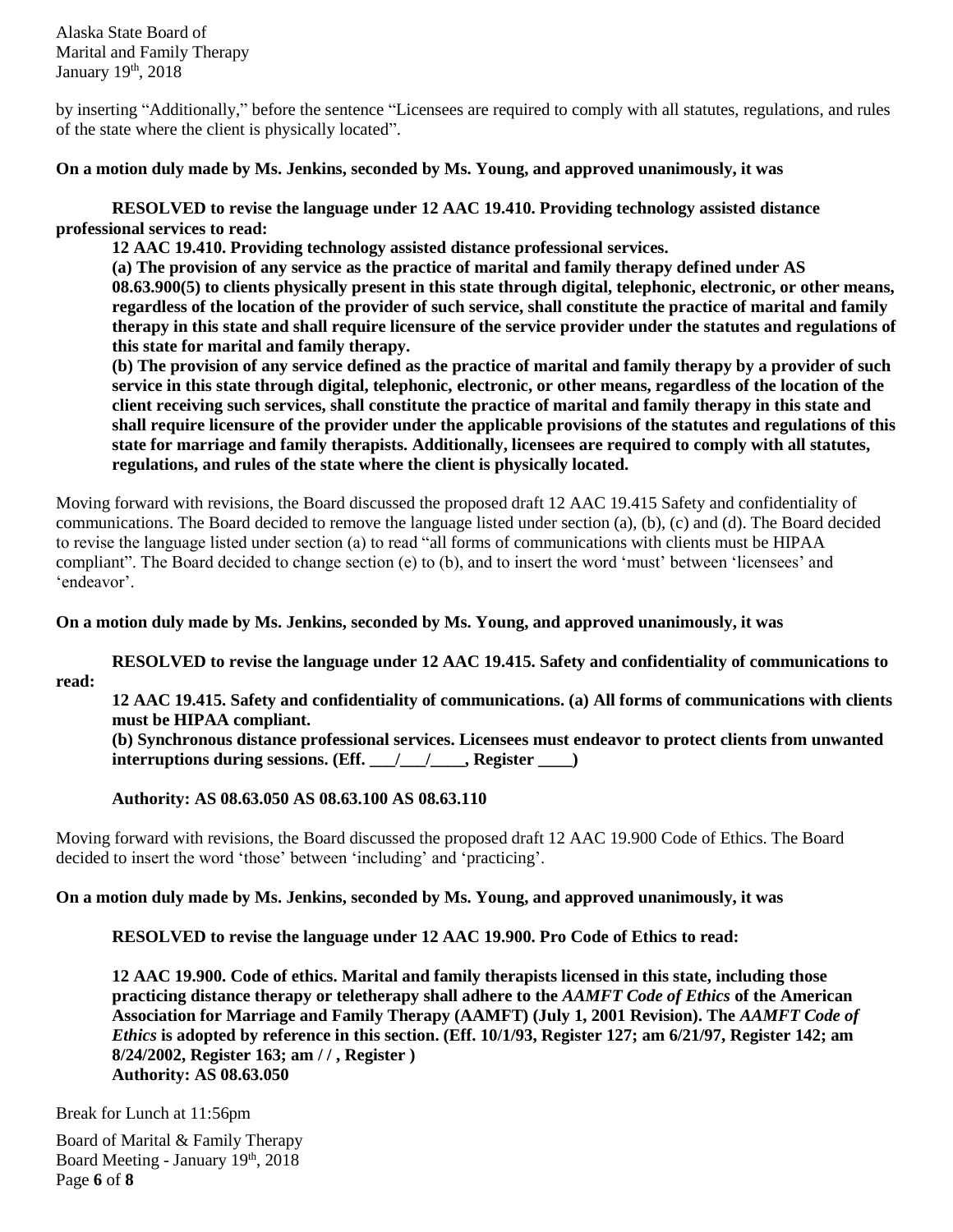Back from Lunch at 1:00pm

### **Agenda Item 10 New Business**

Board Appointments:

In an effort to keep all board seats filled, the Board discussed the fact of Ms. Young's term ending 3/1/2018. Ms. Young holds a public member position, and will be concluding her second term with the Board.

Ms. Aguero noted that, according to the website, Ms. Young could participate in future board meetings until the position is filled, so long as she is willing. Ms. Young said she would be willing to participate until October, if need be.

**Agenda Item 11 Public Comment**

No persons present for public comment.

**Agenda Item 12 Administrative Business** 

Sign Wall Certificates and Meeting Minutes: Ms. Childress noted there were no Wall Certificates to sign.

Ms. Childress worked to correct the drafted minutes from the board meeting held October 25, 2017. Ms. Childress provided the revised draft to chairperson, Ms. Aguero, for signature.

## Correspondence:

The Board reviewed a correspondence inquiry from Denae Wilson, regarding receiving supervision from a board approved supervisor. Ms. Wilson noted concern that she would not be able to receive supervision in-person from a board approved supervisor, as there were no board approved supervisors in her area.

The Board noted confusion, as they thought supervision was acceptable by phone/video. Ms. Childress noted the position statement to define "face to face" was in regards to obtaining CEU classes, not in regards to supervision. The Board requested Ms. Childress draft a position statement to define "face to face' in regards to obtaining supervision.

## **TASK: Ms. Childress will draft a position statement to define "face to face" in regards to obtaining supervision.**

Upon review, the Board determined that supervision can be provided via phone/video. The Board recommended that Ms. Wilson contact the supervisors on the board approved supervisor list to see who would be willing to provide her with distance supervision.

## Travel:

The Board discussed future conferences for the AAMFT, the AMFTRB and CLEAR.

The AMFTRB Conference is 9/25-26/2018 in Philadelphia, Pennsylvania The CLEAR Conference is 9/26-29/2018 in Philadelphia, Pennsylvania The AAMFT Conference is from 11/15-16/2018 in Louisville, KY

The Board discussed who should attend the conferences. Ms. Childress noted most boards take turns, alternating who is sent to the conferences. Ms. Childress also noted that, with Ms. Cunningham attending the conference last fall, it would be a good idea to have a different member attend. The Board determined that Ms. Jenkins would attend the conferences.

Break at 2:34 Back at 2:43

Board of Marital & Family Therapy Board Meeting - January 19th, 2018 Page **7** of **8**